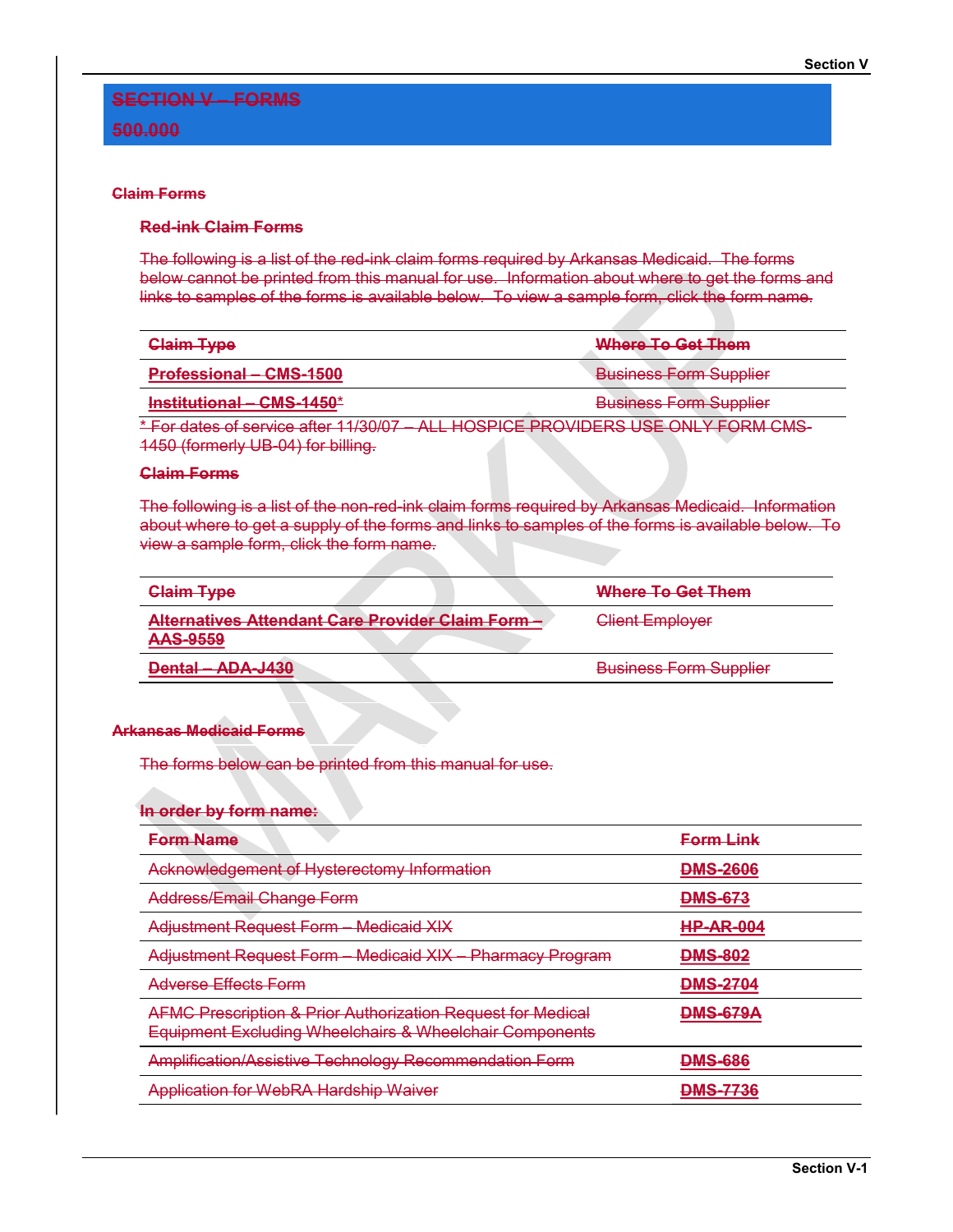| <b>Form Link</b><br><b>DMS-2687</b><br><b>DDS/FS#0001.a</b><br><b>DMS-844</b><br><b>DMS-845</b><br><b>DMS-846</b><br><b>DMS-612</b><br>autodeposit<br>MAP-8<br><b>DMS-2633</b><br><b>CSPC-EPSDT</b><br><b>DMS-2698</b><br><b>DMS-0688</b><br><b>DMS-201</b><br><b>DMS-202</b><br><b>DMS-699A</b><br><b>DMS-102</b><br><b>DMS-2647</b><br><b>DMS-600</b><br><b>DMS-619</b><br><b>DMS-0101</b><br><b>DMS-653</b><br><b>DMS-638</b><br><b>DMS-632</b><br><b>DMS-32-A</b><br><b>DMS-689</b><br><b>DMS-628</b><br><b>DMS-693</b><br><b>ECSE-R</b><br><b>DMS-831</b> |                                                                                                                                                                                       | <b>Section V</b> |
|----------------------------------------------------------------------------------------------------------------------------------------------------------------------------------------------------------------------------------------------------------------------------------------------------------------------------------------------------------------------------------------------------------------------------------------------------------------------------------------------------------------------------------------------------------------|---------------------------------------------------------------------------------------------------------------------------------------------------------------------------------------|------------------|
|                                                                                                                                                                                                                                                                                                                                                                                                                                                                                                                                                                | <b>Form Name</b>                                                                                                                                                                      |                  |
|                                                                                                                                                                                                                                                                                                                                                                                                                                                                                                                                                                | <b>Approval/Denial Codes for Inpatient Psychiatric Services</b>                                                                                                                       |                  |
|                                                                                                                                                                                                                                                                                                                                                                                                                                                                                                                                                                | Arkansas Early Intervention Infant & Toddler Program<br>Intake/Referral/Application for Services                                                                                      |                  |
|                                                                                                                                                                                                                                                                                                                                                                                                                                                                                                                                                                | Arkansas Medicaid Patient-Centered Medical Home Practice<br><b>Participation Agreement</b>                                                                                            |                  |
|                                                                                                                                                                                                                                                                                                                                                                                                                                                                                                                                                                | Arkansas Medicaid Patient-Centered Medical Home Program Pooling<br><b>Request Form</b>                                                                                                |                  |
|                                                                                                                                                                                                                                                                                                                                                                                                                                                                                                                                                                | Arkansas Medicaid Patient-Centered Medical Home Program Practice<br><b>Withdrawal Form</b>                                                                                            |                  |
|                                                                                                                                                                                                                                                                                                                                                                                                                                                                                                                                                                | <b>ARKids First Behavioral Health Services Provider Qualification Form</b>                                                                                                            |                  |
|                                                                                                                                                                                                                                                                                                                                                                                                                                                                                                                                                                | Authorization for Electronic Funds Transfer (Automatic Deposit)                                                                                                                       |                  |
|                                                                                                                                                                                                                                                                                                                                                                                                                                                                                                                                                                | <b>Authorization for Payment for Services Provided</b>                                                                                                                                |                  |
|                                                                                                                                                                                                                                                                                                                                                                                                                                                                                                                                                                | Certification of Need - Medicaid Inpatient Psychiatric Services for<br>Under Age 21                                                                                                   |                  |
|                                                                                                                                                                                                                                                                                                                                                                                                                                                                                                                                                                | Certification of Schools to Provide Comprehensive EPSDT Services                                                                                                                      |                  |
|                                                                                                                                                                                                                                                                                                                                                                                                                                                                                                                                                                | <b>Certification Statement for Abortion</b>                                                                                                                                           |                  |
|                                                                                                                                                                                                                                                                                                                                                                                                                                                                                                                                                                | <b>Change of Ownership Information</b>                                                                                                                                                |                  |
|                                                                                                                                                                                                                                                                                                                                                                                                                                                                                                                                                                | Child Health Management Services Enrollment Orders                                                                                                                                    |                  |
|                                                                                                                                                                                                                                                                                                                                                                                                                                                                                                                                                                | Child Health Management Services Discharge Notification Form                                                                                                                          |                  |
|                                                                                                                                                                                                                                                                                                                                                                                                                                                                                                                                                                | <b>CHMS Benefit Extension for Diagnosis/Evaluation Procedures</b>                                                                                                                     |                  |
|                                                                                                                                                                                                                                                                                                                                                                                                                                                                                                                                                                | <b>CHMS Request for Prior Authorization</b>                                                                                                                                           |                  |
|                                                                                                                                                                                                                                                                                                                                                                                                                                                                                                                                                                | <b>Claim Correction Request</b>                                                                                                                                                       |                  |
|                                                                                                                                                                                                                                                                                                                                                                                                                                                                                                                                                                | <b>CMS 1500/UB04 Medicare EOMB Information (Crossover Cover</b><br>Sheet)                                                                                                             |                  |
|                                                                                                                                                                                                                                                                                                                                                                                                                                                                                                                                                                | <b>Consent for Release of Information</b>                                                                                                                                             |                  |
|                                                                                                                                                                                                                                                                                                                                                                                                                                                                                                                                                                | <b>Contact Lens Prior Authorization Request Form</b>                                                                                                                                  |                  |
|                                                                                                                                                                                                                                                                                                                                                                                                                                                                                                                                                                | Contract to Participate in the Arkansas Medical Assistance Program                                                                                                                    |                  |
|                                                                                                                                                                                                                                                                                                                                                                                                                                                                                                                                                                | <b>EIDT/ADDT Transportation Log</b>                                                                                                                                                   |                  |
|                                                                                                                                                                                                                                                                                                                                                                                                                                                                                                                                                                | <b>EIDT/ADDT Transportation Survey</b>                                                                                                                                                |                  |
|                                                                                                                                                                                                                                                                                                                                                                                                                                                                                                                                                                | <b>Dental Treatment Additional Information</b>                                                                                                                                        |                  |
|                                                                                                                                                                                                                                                                                                                                                                                                                                                                                                                                                                | Disclosure of Significant Business Transactions                                                                                                                                       |                  |
|                                                                                                                                                                                                                                                                                                                                                                                                                                                                                                                                                                | Disproportionate Share Questionnaire                                                                                                                                                  |                  |
|                                                                                                                                                                                                                                                                                                                                                                                                                                                                                                                                                                | Early and Periodic Screening, Diagnosis and Treatment (EPSDT)<br>Prescription/Referral For Medically Necessary Services/Items Not<br>Specifically Included in the Medicaid State Plan |                  |
|                                                                                                                                                                                                                                                                                                                                                                                                                                                                                                                                                                | Early Childhood Special Education Referral Form                                                                                                                                       |                  |
|                                                                                                                                                                                                                                                                                                                                                                                                                                                                                                                                                                | <b>EPSDT Provider Agreement</b>                                                                                                                                                       |                  |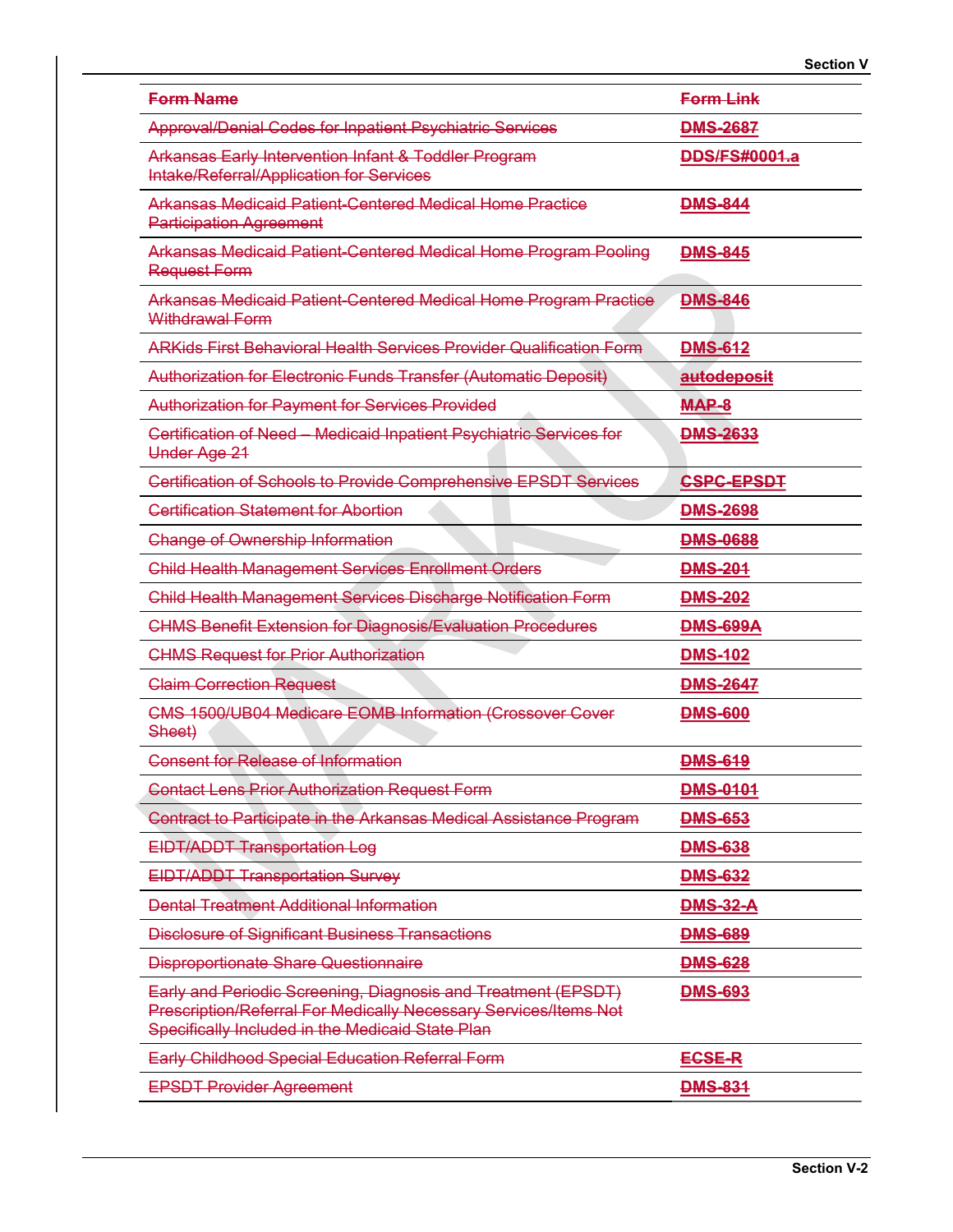|                                                                                                                     | <b>Section V</b>                                 |
|---------------------------------------------------------------------------------------------------------------------|--------------------------------------------------|
| <b>Form Name</b>                                                                                                    | <b>Form Link</b>                                 |
| Evaluation for Wheelchair and Wheelchair Seating                                                                    | <b>DMS-0843</b>                                  |
| <b>Explanation of Check Refund</b>                                                                                  | <b>HP-CR-002</b>                                 |
| Gait Analysis Full Body                                                                                             | <b>DMS-647</b>                                   |
| Home Health Certification and Plan of Care                                                                          | <b>CMS-485</b>                                   |
| Hospital/Physician/Certified Nurse-Midwife Referral for Newborn Infant<br><b>Medicaid Coverage</b>                  | <b>DCO-645</b>                                   |
| Inpatient Psychiatric Medicaid Agency Review Team Transmittal Sheet                                                 | <b>DMS-2685</b>                                  |
| Individual Renewal Form for School-Based Audiologists                                                               | <b>DMS-7782</b>                                  |
| <b>Lower-Limb Prosthetic Evaluation</b>                                                                             | <b>DMS-650</b>                                   |
| Lower-Limb Prosthetic Prescription                                                                                  | <b>DMS-654</b>                                   |
| Media Selection/Email Address Change Form                                                                           | <b>HP-MS-005</b>                                 |
| <b>Medicaid Claim Inquiry Form</b>                                                                                  | <b>HP-CI-003</b>                                 |
| <b>Medicaid Form Request</b>                                                                                        | <b>HP-MFR-001</b>                                |
| Medical Equipment Request for Prior Authorization & Prescription                                                    | <b>DMS-679</b>                                   |
| <b>Medical Transportation and Personal Assistant Verification</b>                                                   | <b>DMS-616</b>                                   |
| Mental Health Services Provider Qualification Form for LCSW, LMFT<br>and LPC                                        | <b>DMS-633</b>                                   |
| Notice Of Noncompliance                                                                                             | <b>DMS-635</b>                                   |
| <b>NPI Reporting Form</b>                                                                                           | <b>DMS-683</b>                                   |
| Occupational, Physical and Speech Therapy for Medicaid Eligible<br>Beneficiaries Under Age 21 Prescription/Referral | <b>DMS-640</b>                                   |
| <b>Ownership and Conviction Disclosure</b>                                                                          | <b>DMS-675</b>                                   |
| <b>Personal Care Assessment and Service Plan</b>                                                                    | <b>DMS-618 English</b><br><b>DMS-618 Spanish</b> |
| <b>Practitioner Identification Number Request Form</b>                                                              | <b>DMS-7708</b>                                  |
| Prescription & Prior Authorization Request For Nutrition Therapy &<br><b>Supplies</b>                               | <b>DMS-2615</b>                                  |
| Primary Care Physician Managed Care Program Referral Form                                                           | <b>DMS-2610</b>                                  |
| <b>Primary Care Physician Participation Agreement</b>                                                               | <b>DMS-2608</b>                                  |
| <b>Primary Care Physician Selection and Change Form</b>                                                             | <b>DMS-2609</b>                                  |
| Procedure Code/NDC Detail Attachment Form                                                                           | <b>DMS-664</b>                                   |
| <b>Provider Application</b>                                                                                         | <b>DMS-652</b>                                   |
| <b>Provider Communication Form</b>                                                                                  | <b>AAS-9502</b>                                  |
| Provider Data Sharing Agreement - Medicare Parts C & D                                                              | <b>DMS-652-A</b>                                 |
| <b>Provider Enrollment Application and Contract Package</b>                                                         | <b>Application Packet</b>                        |
| <b>Quarterly Monitoring Form</b>                                                                                    | <b>AAS-9506</b>                                  |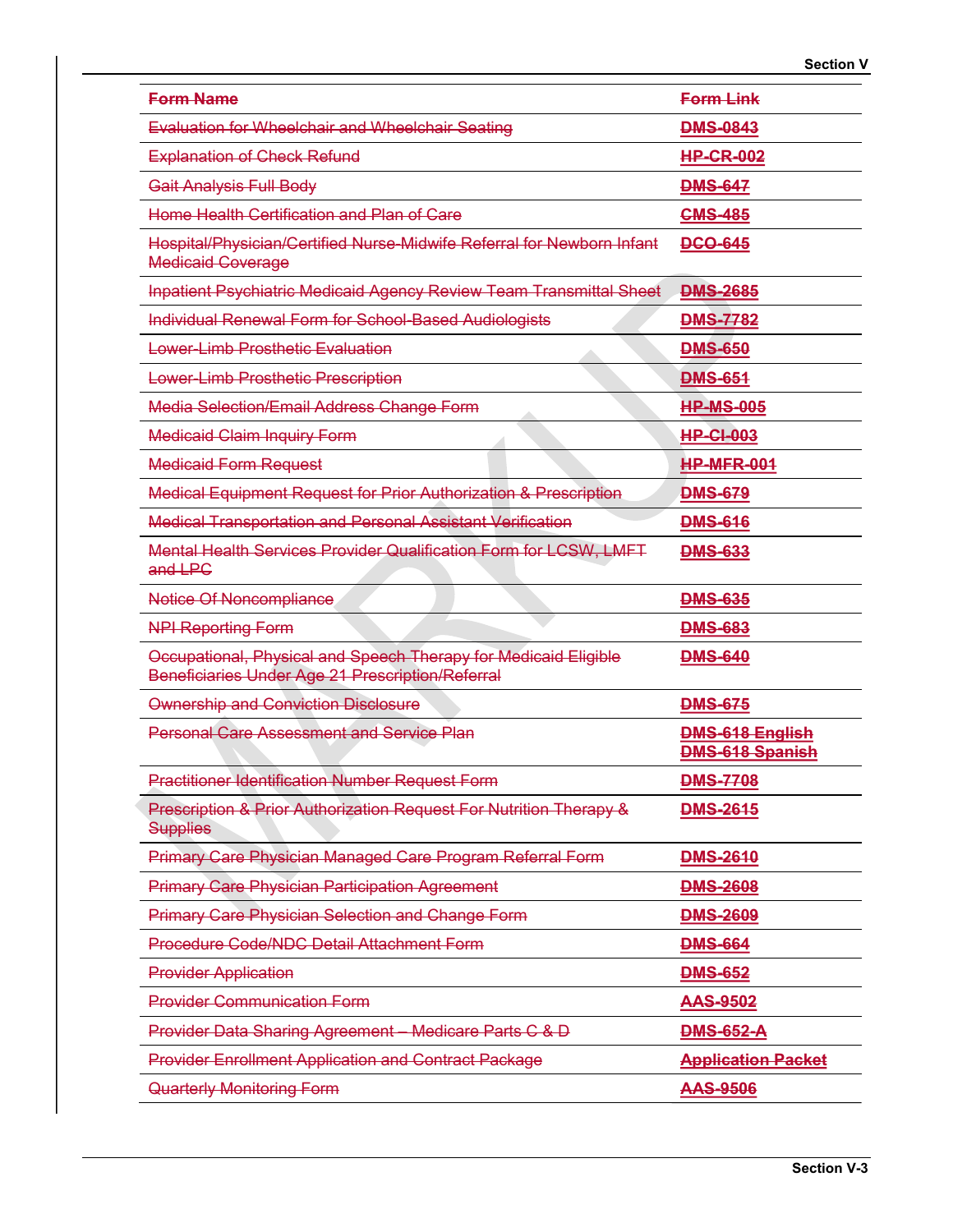| <b>Form Name</b>                                                                                                       | <b>Form Link</b>                                 |
|------------------------------------------------------------------------------------------------------------------------|--------------------------------------------------|
| Referral for Audiology Services - School-Based Setting                                                                 | <b>DMS-7783</b>                                  |
| Referral for Certification of Need Medicaid Inpatient Psychiatric<br>Services for Under Age 21                         | <b>DMS-2634</b>                                  |
| <b>Referral for Medical Assistance</b>                                                                                 | <b>DMS-630</b>                                   |
| <b>Request for Appeal</b>                                                                                              | <b>DMS-840</b>                                   |
| <b>Request for Extension of Benefits</b>                                                                               | <b>DMS-699</b>                                   |
| Request for Extension of Benefits for Clinical, Outpatient, Laboratory<br>and X-Ray Services                           | <b>DMS-671</b>                                   |
| Request for Extension of Benefits for Medical Supplies for Medicaid<br>Beneficiaries Under Age 21                      | <b>DMS-602</b>                                   |
| Request for Molecular Pathology Laboratory Services                                                                    | <b>DMS-841</b>                                   |
| Request for Orthodontic Treatment                                                                                      | <b>DMS-32-0</b>                                  |
| Request for Prior Approval for the Special Pharmacy Therapeutic<br>Agents and Treatments                               | <b>DMS-6</b>                                     |
| Request for Private Duty Nursing Services Prior Authorization and<br>Prescription - Initial Request or Recertification | <b>DMS-2692</b>                                  |
| Request for Targeted Case Management Prior Authorization for<br>Beneficiaries Under Age 21                             | <b>DMS-601</b>                                   |
| <b>Research Request Form</b>                                                                                           | HP-0288                                          |
| Service Log - Personal Care Delivery and Aides Notes                                                                   | <b>DMS-873</b>                                   |
| <b>Sterilization Consent Form</b>                                                                                      | <b>DMS-615 English</b><br><b>DMS-615 Spanish</b> |
| Sterilization Consent Form - Information for Men                                                                       | <b>PUB-020</b>                                   |
| Sterilization Consent Form - Information for Women                                                                     | <b>PUB-019</b>                                   |
| <b>Targeted Case Management Contact Monitoring Form</b>                                                                | <b>DMS-690</b>                                   |
| Upper-Limb Prosthetic Evaluation                                                                                       | <b>DMS-648</b>                                   |
| <b>Upper-Limb Prosthetic Prescription</b>                                                                              | <b>DMS-649</b>                                   |
| <b>Vendor Performance Report</b>                                                                                       | Vendorperformreport                              |
| <b>Verification of Medical Services</b>                                                                                | <b>DMS-2618</b>                                  |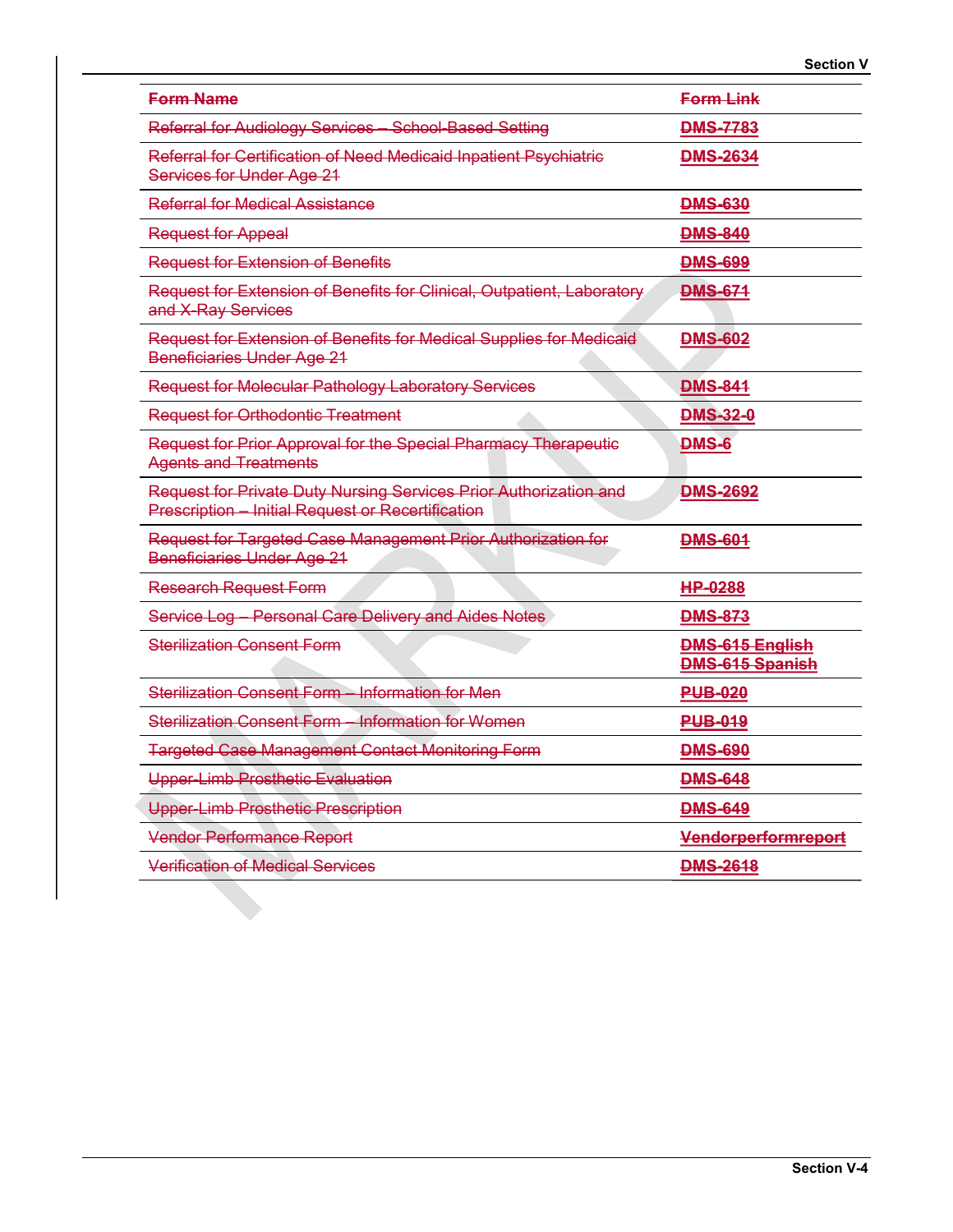| In order by form number: |                 |                                  |                 |                                         |
|--------------------------|-----------------|----------------------------------|-----------------|-----------------------------------------|
| <b>AAS-9502</b>          | <b>DMS-2618</b> | <b>DMS-618</b>                   | <b>DMS-675</b>  | <b>DMS-846</b>                          |
| <b>AAS-9506</b>          | <b>DMS-2633</b> | <b>English</b>                   | <b>DMS-673</b>  | <b>DMS-873</b>                          |
| <b>AAS-9559</b>          | <b>DMS-2634</b> | <b>DMS-618</b><br><b>Spanish</b> | <b>DMS-679</b>  | <b>ECSE-R</b>                           |
| <b>Address</b>           | <b>DMS-2647</b> | <b>DMS-619</b>                   | <b>DMS-679A</b> | HP-0288                                 |
| <b>Change</b>            | <b>DMS-2685</b> | <b>DMS-628</b>                   | <b>DMS-683</b>  | <b>HP-AR-004</b>                        |
| <b>Autodeposit</b>       | <b>DMS-2687</b> | <b>DMS-630</b>                   | <b>DMS-686</b>  | <b>HP-CI-003</b>                        |
| <b>CMS-485</b>           | <b>DMS-2692</b> | <b>DMS-632</b>                   | <b>DMS-689</b>  | <b>HP-CR-002</b>                        |
| <b>CSPC-EPSDT</b>        | <b>DMS-2698</b> | <b>DMS-633</b>                   | <b>DMS-690</b>  | <b>HP-MFR-001</b>                       |
| <b>DCO-645</b>           | <b>DMS-2704</b> |                                  | <b>DMS-693</b>  | <b>HP-MS-005</b>                        |
| <b>DDS/FS#0001.a</b>     | <b>DMS-32-A</b> | <b>DMS-635</b>                   | <b>DMS-699</b>  | MAP-8                                   |
| <b>DMS-0101</b>          | <b>DMS-32-0</b> | <b>DMS-638</b>                   | <b>DMS-699A</b> | <b>Performance</b>                      |
| <b>DMS-0688</b>          | <b>DMS-6</b>    | <b>DMS-640</b>                   | <b>DMS-7708</b> | Report                                  |
| <b>DMS-0843</b>          | <b>DMS-600</b>  | <b>DMS-647</b>                   | <b>DMS-7736</b> | Provider                                |
| <b>DMS-102</b>           | <b>DMS-601</b>  | <b>DMS-648</b>                   | <b>DMS-7782</b> | <b>Enrollment</b><br><b>Application</b> |
| <b>DMS-201</b>           | <b>DMS-602</b>  | <b>DMS-649</b>                   | <b>DMS-7783</b> | and Contract                            |
| <b>DMS-202</b>           | <b>DMS-612</b>  | <b>DMS-650</b>                   | <b>DMS-802</b>  | <b>Package</b>                          |
| <b>DMS-2606</b>          | <b>DMS-615</b>  | <b>DMS-654</b>                   | <b>DMS-831</b>  | <b>PUB-019</b>                          |
| <b>DMS-2608</b>          | <b>English</b>  | <b>DMS-652</b>                   | <b>DMS-840</b>  | <b>PUB-020</b>                          |
| <b>DMS-2609</b>          | <b>DMS-615</b>  | <b>DMS-652-A</b>                 | <b>DMS-844</b>  |                                         |
| <b>DMS-2610</b>          | <b>Spanish</b>  | <b>DMS-653</b>                   | <b>DMS-844</b>  |                                         |
| <b>DMS-2615</b>          | <b>DMS-616</b>  | <b>DMS-664</b>                   | <b>DMS-845</b>  |                                         |
|                          |                 | <b>DMS-674</b>                   |                 |                                         |

# Arkansas Medicaid Contacts and Links

Click the link to view the information.

American Hospital Association

Americans with Disabilities Act Coordinator

Arkansas Department of Education, Health and Nursing Services Specialist

Arkansas Department of Education, Special Education

Arkansas Department of Finance Administration, Sales and Tax Use Unit

Arkansas Department of Human Services, Appeals and Hearings Section MS-2619<br>
MS-2616<br>
MS-2615<br>
MS-2615<br>
DMS-671<br>
Rese Medicald Contacts and Links<br>
DMS-671<br>
Rese Medicald Contacts and Links<br>
Click the link to-view the information.<br>
Arkansas Department of Education. Special Education<br>
Arkans Arkansas Department of Human Services, Division of Child Care and Early Childhood Education, Child Care Licensing Unit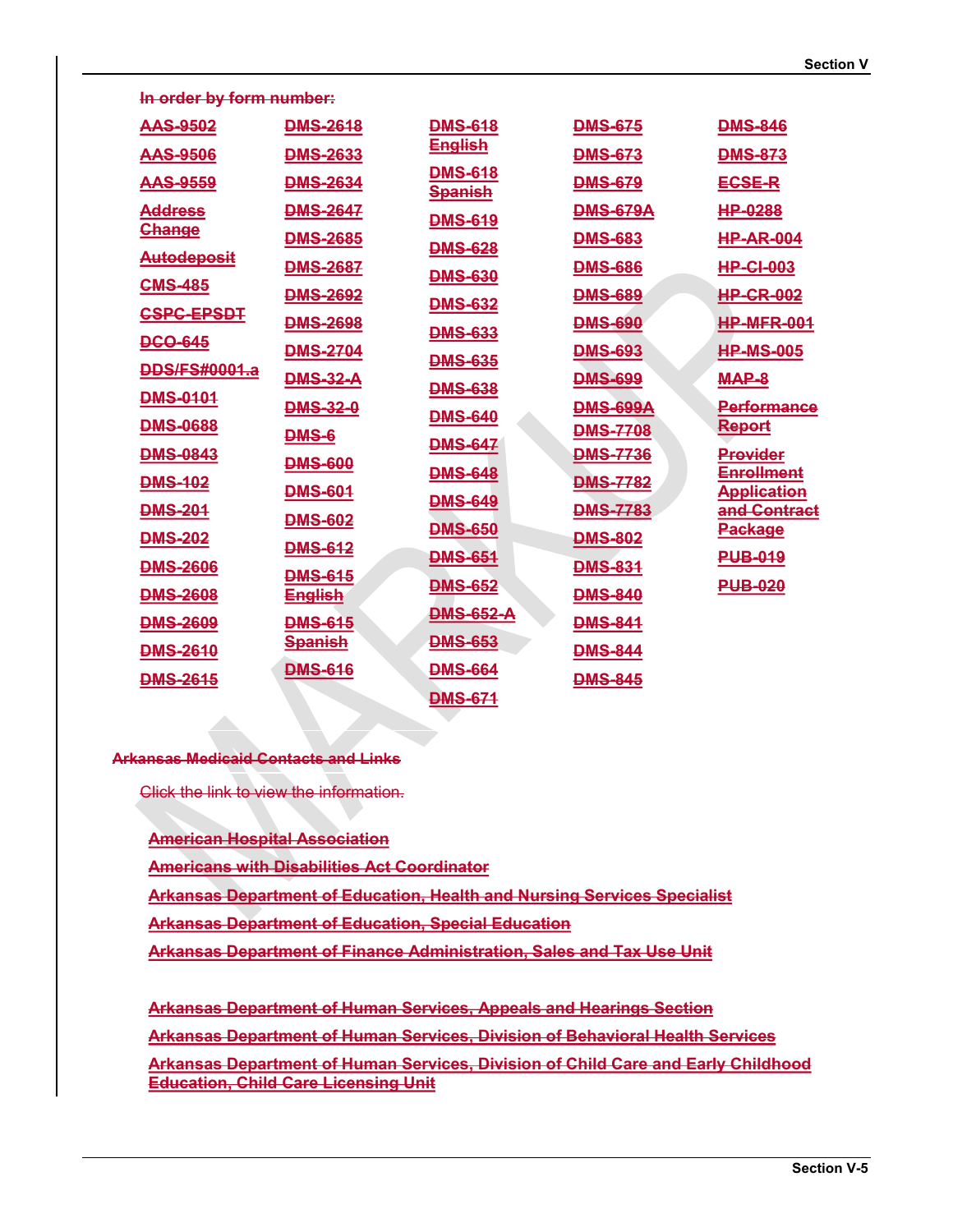Unit Contracts Management Unit<br>Arkansas Department of Human Services, Children's Services<br>Arkansas Department of Human Services, Division of County Operations, Customer<br>Assistance Section<br>Arkansas DHS, Division of Medical Servi

Arkansas DHS, Division of Medical Services, Provider Reimbursement Unit

Arkansas DHS, Division of Medical Services, Third-Party Liability Unit

Arkansas DHS, Division of Medical Services, UR/Home Health Extensions

Arkansas DHS, Division of Medical Services, Utilization Review Section

Arkansas DHS, Division of Medical Services, Visual Care Coordinator

Arkansas Department of Health

Arkansas Department of Health, Health Facility Services

Arkansas Department of Human Services, Accounts Receivable

Arkansas Foundation for Medical Care

Arkansas Foundation for Medical Care, Retrospective Review for Therapy and Prior Authorization for Personal Care for Under Age 21

Arkansas Foundation for Medical Care, Provider Relations Representative

Arkansas Hospital Association

Arkansas Office of Medicaid Inspector General (OMIG)

ARKids First-B

ARKids First-B ID Card Example

Beacon Health Options (Formerly ValueOptions)

Central Child Health Services Office (EPSDT)

ConnectCare Helpline

County Codes

Dental Contractor